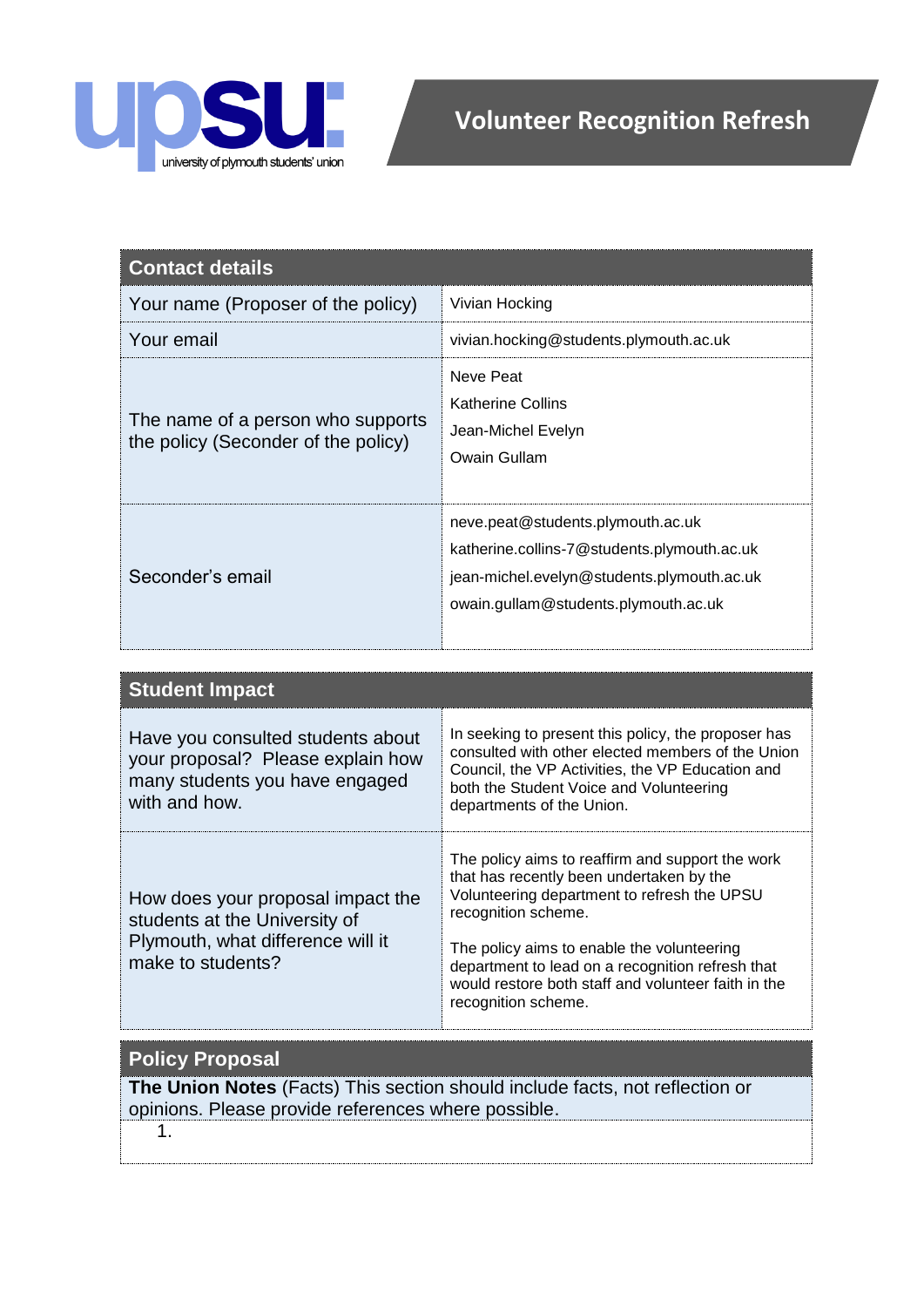- 2. The prior UPSU Student recognition scheme was operated independently by each of the UPSU departments – enabling recognition that was catered to the student roles of each department.
- 3. The prior recognition scheme focused on staff members having informal conversations with volunteers about their volunteering journey and to gain feedback about what drives volunteers to succeed.
- 4. The prior UPSU recognition scheme, which awarded bronze, silver and gold certificates in different branches, was replaced with a single-track recognition scheme.
- 5. In addition to certificates, the prior recognition scheme awarded students with branded UPSU merchandise as a token of appreciation.
- 6. The single-track recognition was introduced in response to the University engaging with the HEAR (Higher Education Achievement Record) scheme and a desire to provide an employability-based recognition scheme.
- 7. The University has since withdrawn from the HEAR scheme so student volunteers no longer receive an employability record when they graduate.
- 8. The single-track recognition scheme produces automatically generated and poorly formatted certificates.
- 9. The single-track recognition scheme does not award gifts to students.
- 10.The single-track recognition scheme operates interviews upon attainment of set hours logged by a volunteer that replaced the informal catch-ups.
- 11.Recognition interviews take a formal format where staff are required to ask volunteers questions that had been chosen with the employability focus inmind.
- 12.The formal interview process does not benefit volunteers and does not provide UPSU staff with valuable feedback about what volunteers are enjoying or what volunteers are not enjoying.

**The Union Believes** (Opinions/Beliefs) This section requires reflection on the facts stated in 'The Union Notes'

- 1. Student volunteers and student activity are and is an essential part of maintaining a sense of community.
- 2. Student extra-curricular achievements and contributions should be celebrated by UPSU.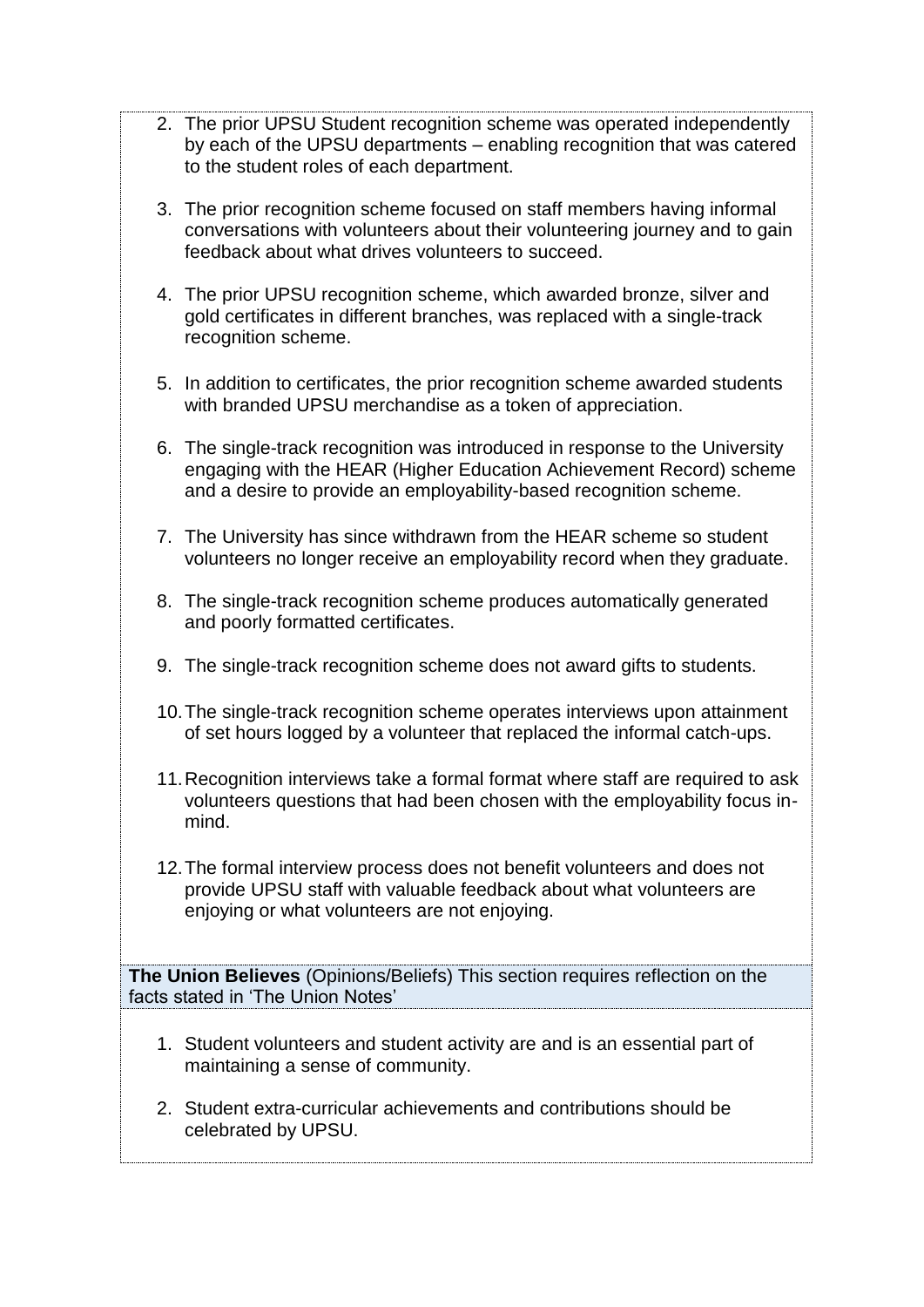- 3. Student volunteers are driving forces for change and feedback within the representation structure.
- 4. Student volunteers should feel empowered through recognition and should be able to enjoy engaging with a recognition scheme.

**The Union Resolves** (Actions) Here you will describe the action you want to be taken, be specific.

- 1. Affirm the need for a recognition scheme that encourages and rewards student engagement.
- 2. Proceed with the recently undertaken review and refresh of the single-track recognition scheme, taking on board feedback from current volunteers about how the scheme should evolve.
- 3. Ensure that the current UPSU recognition scheme and any replacement or renewed scheme are actively promoted to student volunteers across all branches of the Union.
- 4. Ensure that any outstanding staff reviews of hours logged by students are resolved and associated certificates can be obtained by those that have earned them.
- 5. Stop using automatically generated certificates and return to using printed personalised certificates.
- **6.** Enable the different departments of UPSU to have control over their specific departmental output around their volunteers.

**Appendices/supporting information** Please include any supporting information relevant to your motion, this could include; consideration of how you would achieve any points in 'The Union Resolves', links to news articles or online publications

- **1.** The use of automatically generated certificates in the single-track recognition scheme devalues the certificates. These documents could easily be replicated by an individual with sufficient knowledge of wordprocessing.
- 2. The automatically generated certificates are not maintained in a suitable format – they are often generated on an A4 PDF document but do not correctly fill the document page.
- 3. The automatically generated certificates have the former CEOs signature on them at the time of writing this policy.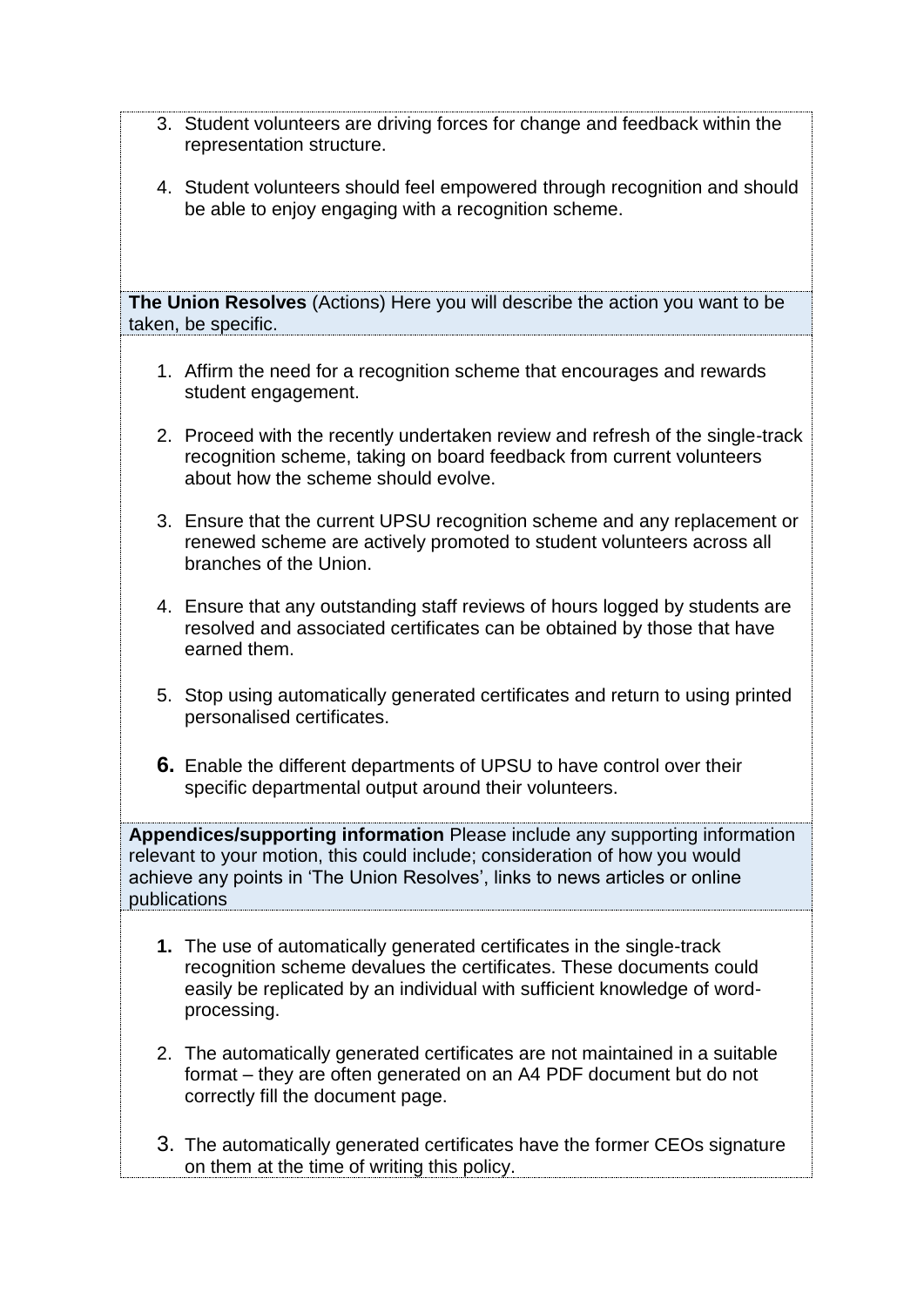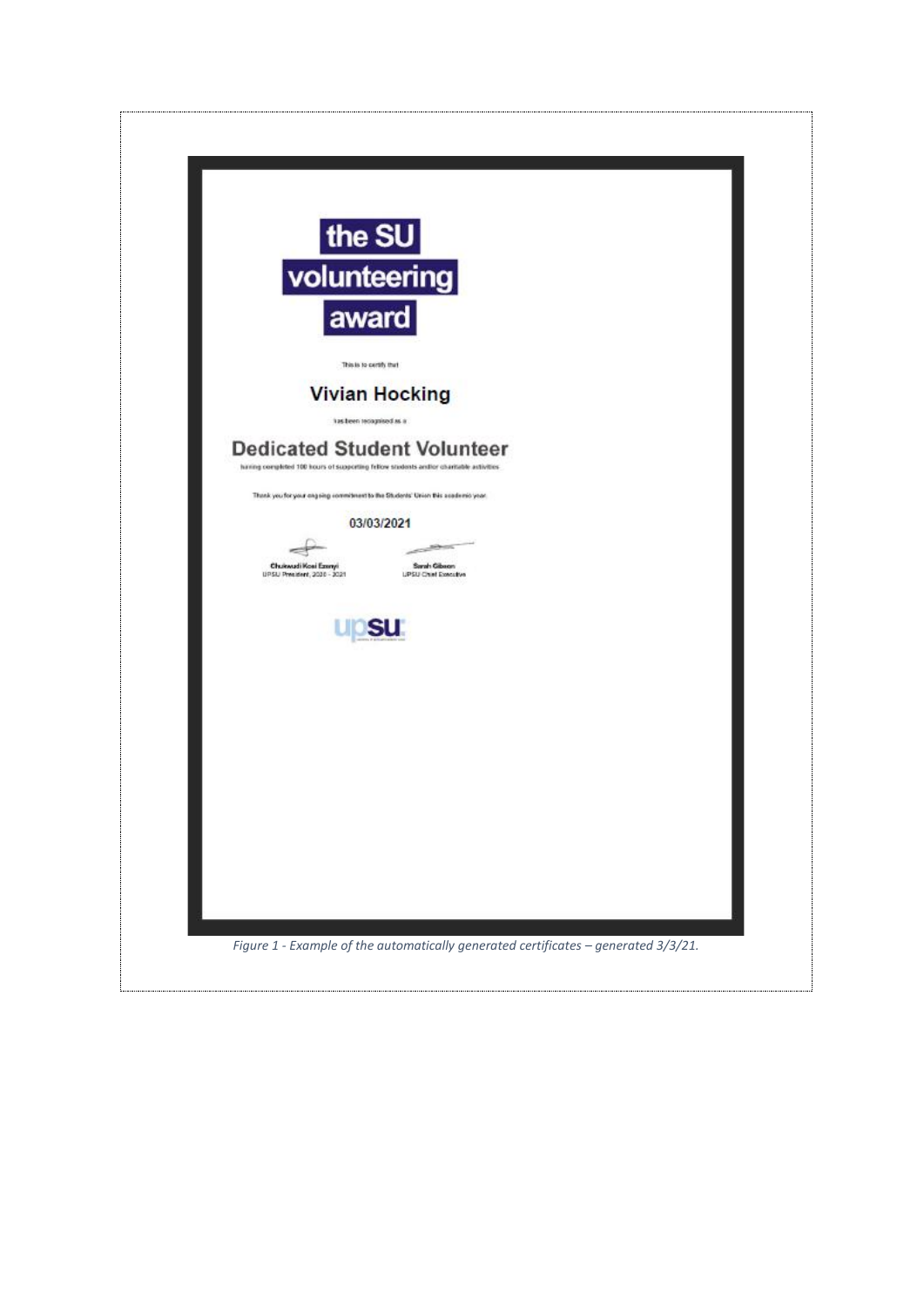